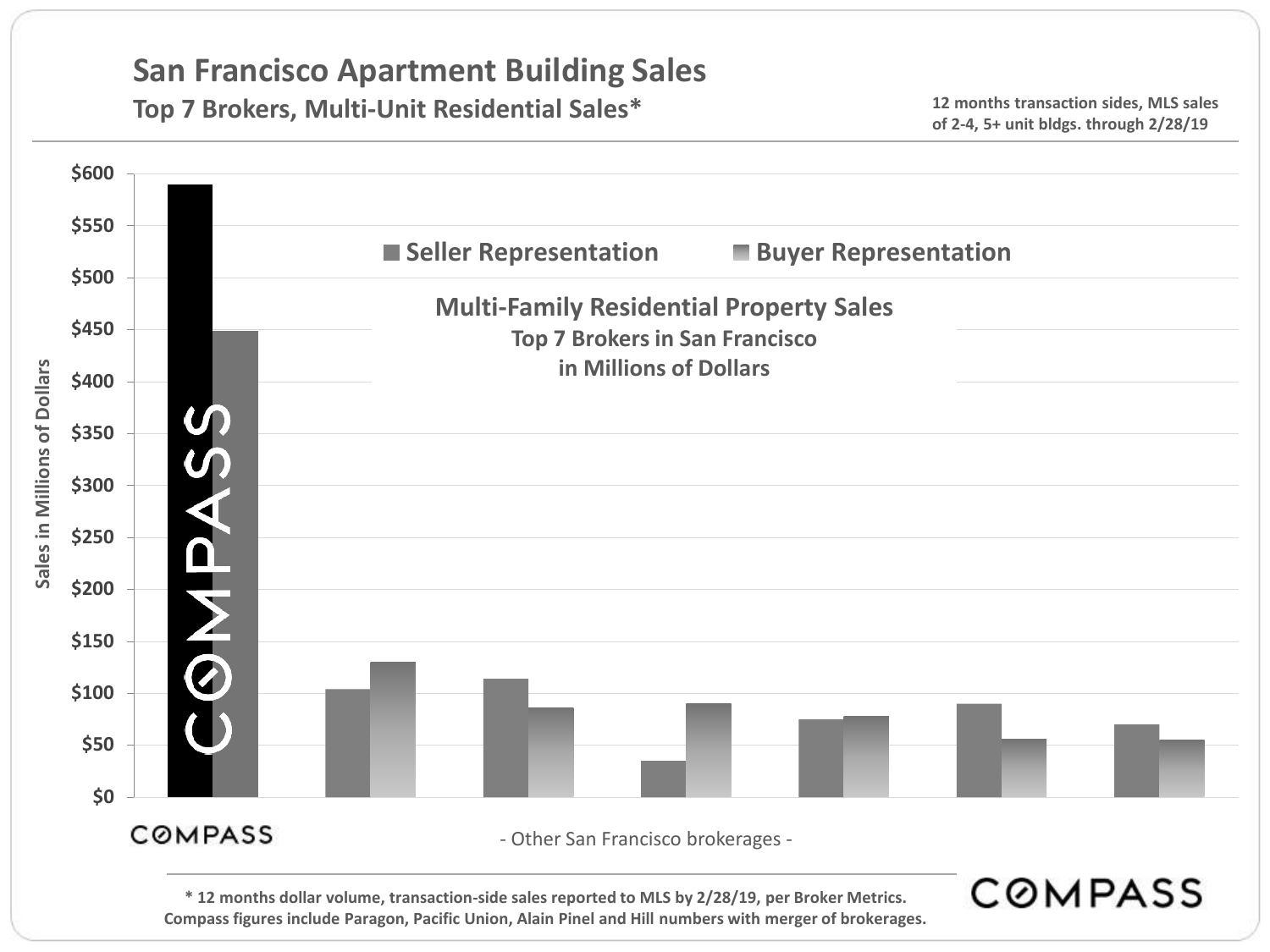#### **Top 7 Brokers, Multi-Unit Residential Sales\***

**12 months transaction sides, MLS sales of 2-4, 5+ unit bldgs. through 2/28/19**



**\* 12 months dollar volume, transaction-side sales reported to MLS by 2/28/19, per Broker Metrics. Compass figures include Paragon, Pacific Union, Alain Pinel and Hill numbers with merger of brokerages.**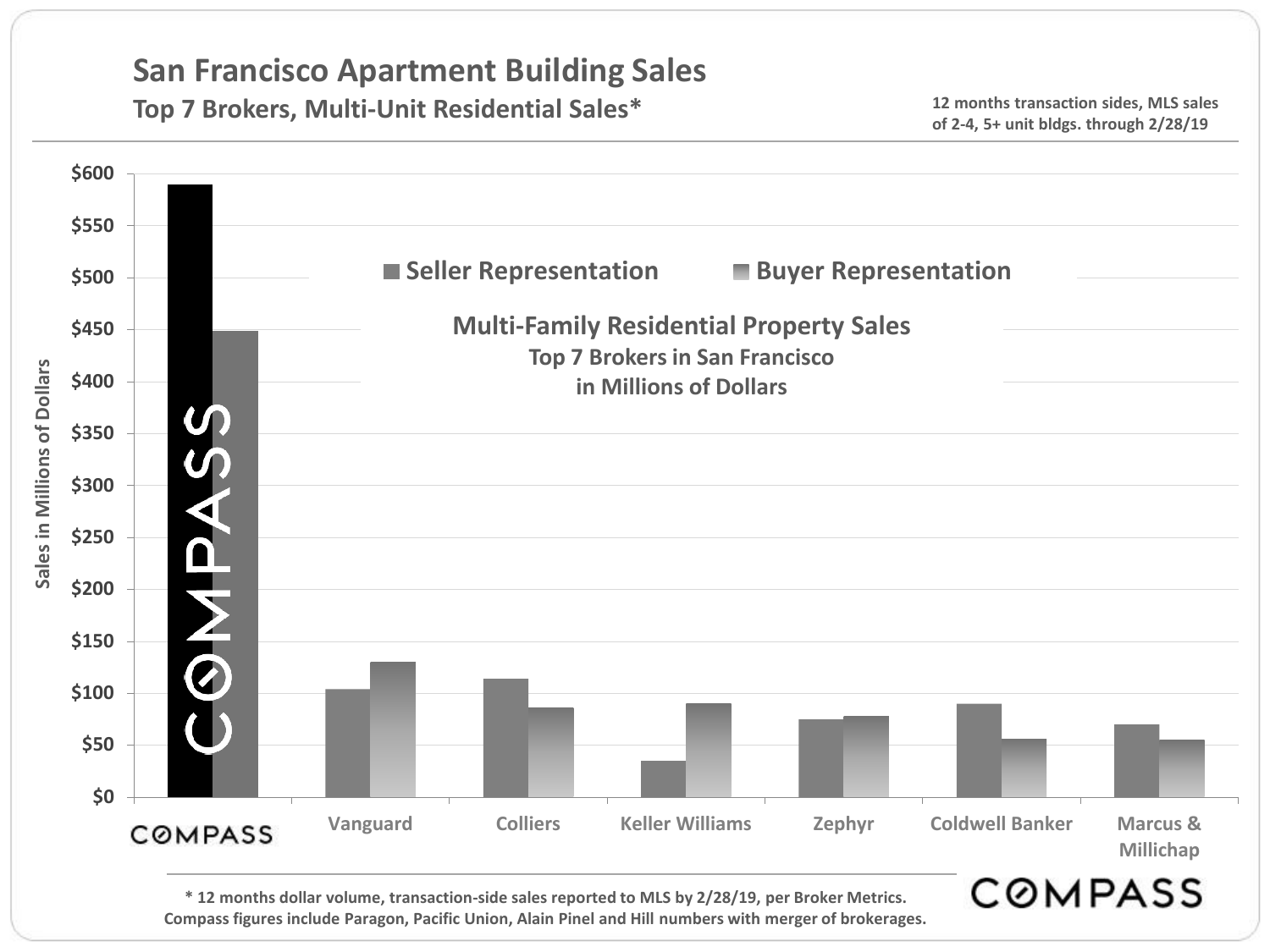## **Top 7 Brokers, 5+ Unit Residential Sales\***

**12 months transaction sides, MLS sales of 5+ unit bldgs. through 2/28/19**



**\* 12 months unit, transaction-side sales reported to MLS by 2/28/19, per Broker Metrics. Compass figures include Paragon, Pacific Union, Alain Pinel and Hill numbers with merger of brokerages.**